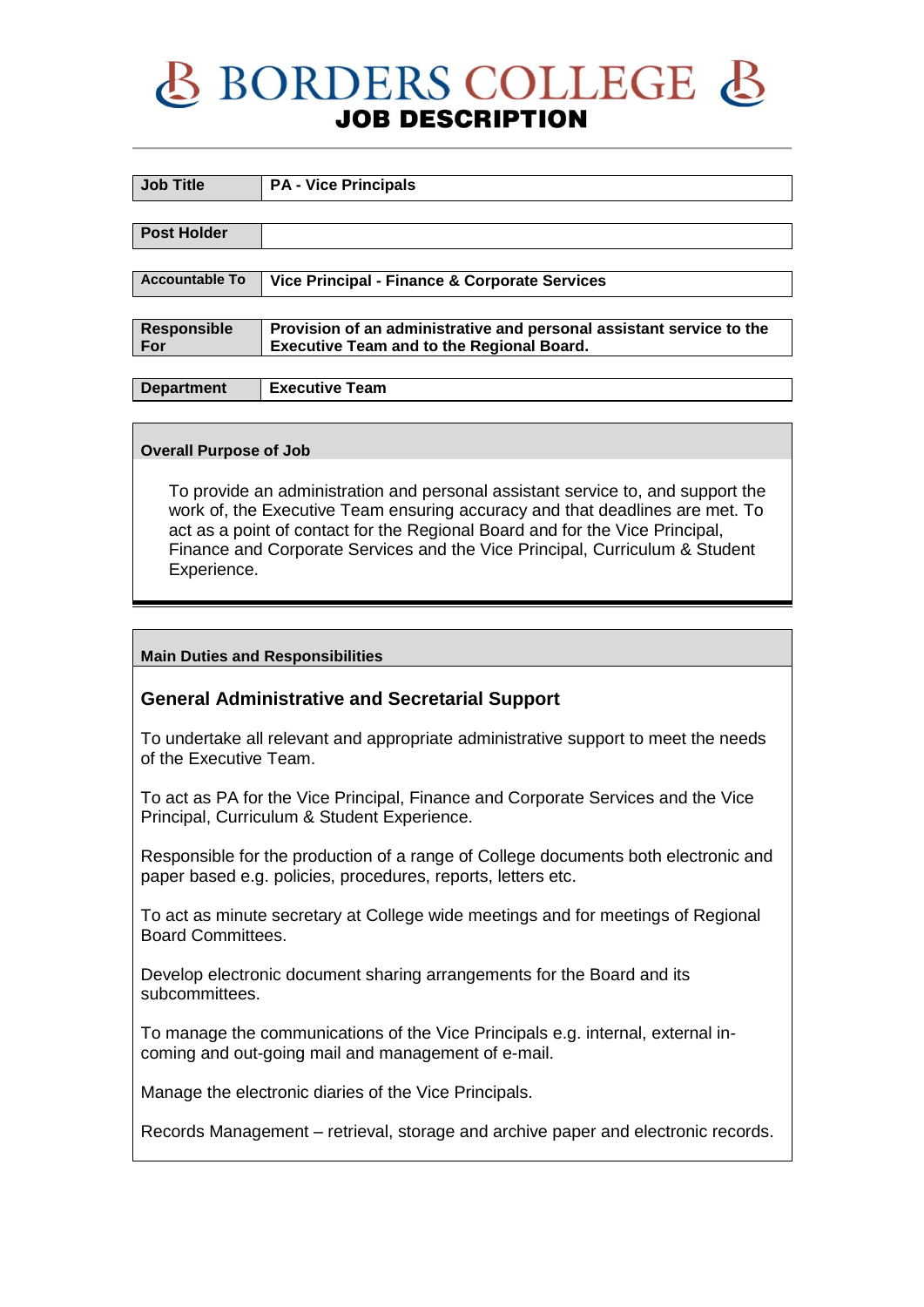# BORDERS COLLEGE B **JOB DESCRIPTION**

Responsible for the general administration of files and folders for the Executive Team and for the Regional Board.

Attendance at internal and external meetings as required.

## **Specific Duties**

Assist the Vice Principal, Finance and Corporate Services in coordinating agreement of the scope of internal audit assignments with College management. Ensure internal and external audit papers are properly scheduled to appear on the agenda for Audit Committee. Maintain the internal and external audit follow up process.

Support the Vice Principal, Finance and Corporate Services in acting as co-ordinator for the receipt of College legal advice.

Support the Vice Principal, Finance & Corporate Services in acting as co-ordinator for College insurance advice.

Support the Vice Principal, Finance & Corporate Services in managing the College contracts register.

Support the Vice Principal, Curriculum & Student Experience in managing College Excursion authorisations.

To undertake Personal and Professional Development:

- Adopt flexible working methods to meet the changing needs of the College.
- Develop and maintain high quality standards appropriate to the post.
- Develop and maintain professional standards and expertise by undertaking relevant professional development.

To demonstrate appropriate Competency and Behaviours:

- Promote and comply with legislation including Health and Safety, Equalities and Inclusion, Data Protection, Prevent and Safeguarding.
- Conduct yourself at all times in line with our College values and behaviours.
- Comply with College Policies and Procedures relating to Staff and Students.

You may also be required to:

- Support the work of the College in terms of recruitment, marketing and resourcing as required.
- Undertake any other duties appropriate for the efficient and effective management of the College as directed.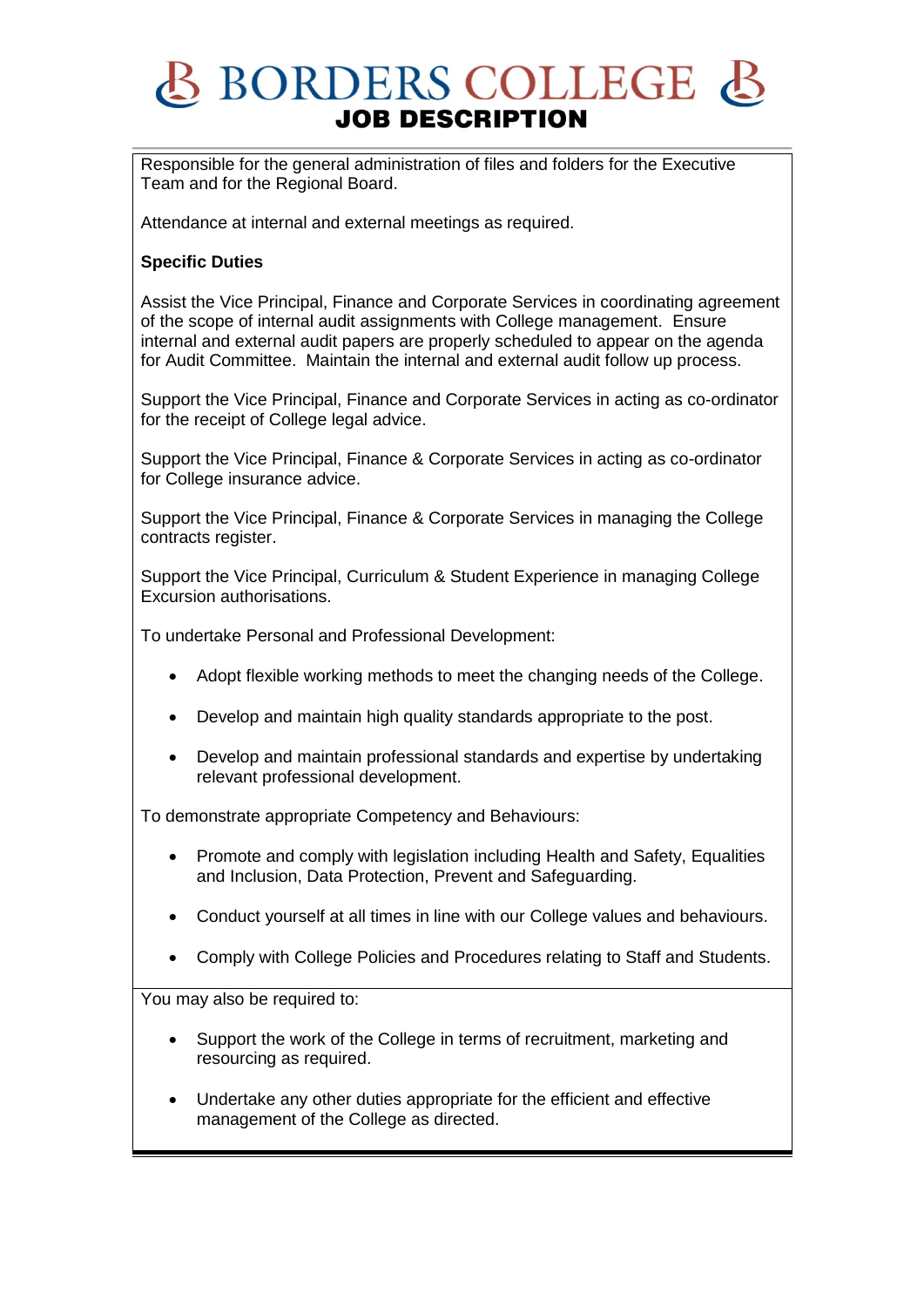# **BORDERS COLLEGE &**

**The above mentioned duties and responsibilities represent the current situation and may change over time to reflect the changing needs and requirement of the College.**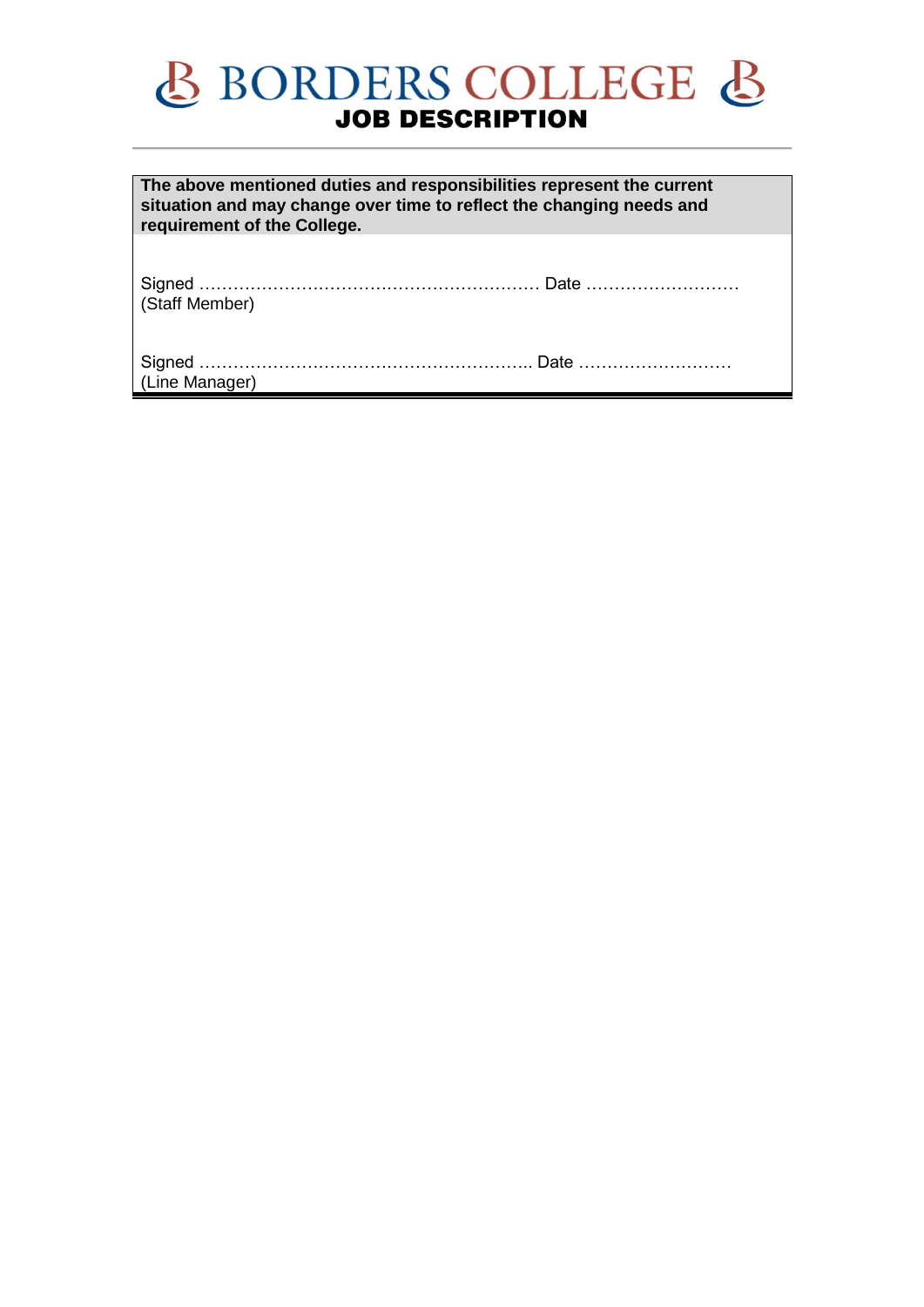## JOB & PERSON SPECIFICATION

| <b>QUALIFICATIONS</b>                                   | <b>Essential or</b><br>∣ Desirable∶ |
|---------------------------------------------------------|-------------------------------------|
| HNC or equivalent in relevant discipline (SCQF Level 7) | Essential                           |

| <b>KNOWLEDGE</b>                                                                                | <b>Essential or</b><br><b>Desirable</b> |
|-------------------------------------------------------------------------------------------------|-----------------------------------------|
| Good knowledge of Microsoft products including Word, Excel, Outlook,<br>PowerPoint, SharePoint. | Essential                               |
| Understanding of further education and/or public sector operating<br>environment.               | Desirable                               |
| Knowledge of insurance claims and renewals process.                                             | Desirable                               |
| Knowledge of the internal audit process.                                                        | Desirable                               |

| <b>EXPERIENCE</b>                                                                                                                                          | <b>Essential or</b><br><b>Desirable</b> |
|------------------------------------------------------------------------------------------------------------------------------------------------------------|-----------------------------------------|
| Working in a large and diverse organisation.                                                                                                               | Desirable                               |
| Working with staff at all organisational levels.                                                                                                           | Essential                               |
| Providing administrative support to managers, including dealing with<br>confidential matters, diary scheduling, correspondence and document<br>management. | Essential                               |
| Working with students and members of the public.                                                                                                           | Desirable                               |
| Providing secretarial support to Board level meetings, including<br>scheduling, preparing papers and taking minutes.                                       | <b>Essential</b>                        |
| Experience with a range of filing systems, electronic and manual.                                                                                          | <b>Essential</b>                        |
| Experience of dealing with external organisations, including at senior<br>level.                                                                           | Desirable                               |

| <b>INTERPERSONAL SKILLS AND ABILITIES</b>                             | <b>Essential or</b><br><b>Desirable</b> |
|-----------------------------------------------------------------------|-----------------------------------------|
| Ability to develop positive working relationships with individuals at | Essential                               |
| all levels (internal and external) and to promote the College.        |                                         |
| Ability to manage conflicting priorities and deadlines in a           | Essential                               |
| methodical manner to provide agreed outcomes.                         |                                         |
| Able to work on own initiative with limited supervision.              | Essential                               |
| Ability to deal with sensitive and confidential matters.              | Essential                               |

| <b>OTHER ABILITIES/QUALITIES</b>                                                                                                                                 | <b>Essential or</b><br><b>Desirable</b> |
|------------------------------------------------------------------------------------------------------------------------------------------------------------------|-----------------------------------------|
| Effective prioritisation and organisational skills.                                                                                                              | Essential                               |
| Able to plan ahead and anticipate support needs.                                                                                                                 | <b>Essential</b>                        |
| Capacity to work under pressure.                                                                                                                                 | <b>Essential</b>                        |
| Ability to work effectively within a team.                                                                                                                       | <b>Essential</b>                        |
| E-literate and competent in developing, administering and using<br>PC and associated networks and systems to acquire, manipulate<br>and disseminate information. | Essential                               |
| Have a strong sense of purpose and the drive to achieve agreed<br>goals.                                                                                         | Essential                               |
| Ability to maintain a tidy and organised workspace.                                                                                                              | Essential                               |